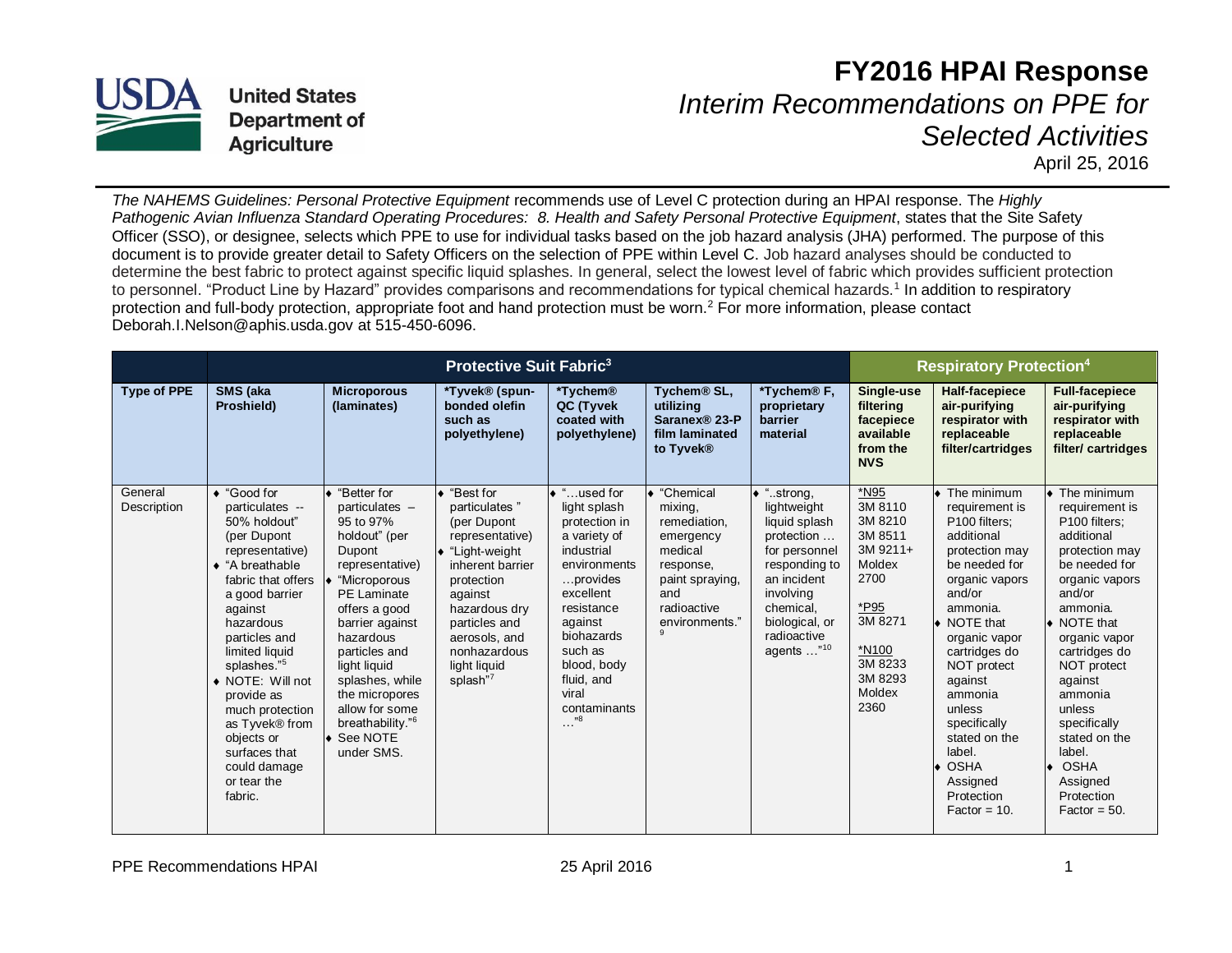|                                                                                                                                                                                                                                                  | <b>Protective Suit Fabric<sup>3</sup></b>                                        |                                         |                                                             |                                                                                                                                                                                       |                                                                                                                                                                                                      |                                                                                                                                                                     | <b>Respiratory Protection4</b>                                              |                                                                                                                                                                |                                                                                                                                       |
|--------------------------------------------------------------------------------------------------------------------------------------------------------------------------------------------------------------------------------------------------|----------------------------------------------------------------------------------|-----------------------------------------|-------------------------------------------------------------|---------------------------------------------------------------------------------------------------------------------------------------------------------------------------------------|------------------------------------------------------------------------------------------------------------------------------------------------------------------------------------------------------|---------------------------------------------------------------------------------------------------------------------------------------------------------------------|-----------------------------------------------------------------------------|----------------------------------------------------------------------------------------------------------------------------------------------------------------|---------------------------------------------------------------------------------------------------------------------------------------|
| <b>Type of PPE</b>                                                                                                                                                                                                                               | SMS (aka<br>Proshield)                                                           | <b>Microporous</b><br>(laminates)       | *Tyvek® (spun-<br>bonded olefin<br>such as<br>polyethylene) | *Tychem®<br>QC (Tyvek<br>coated with<br>polyethylene)                                                                                                                                 | Tychem <sup>®</sup> SL,<br>utilizing<br>Saranex <sup>®</sup> 23-P<br>film laminated<br>to Tyvek <sup>®</sup>                                                                                         | *Tychem <sup>®</sup> F,<br>proprietary<br>barrier<br>material                                                                                                       | Single-use<br>filtering<br>facepiece<br>available<br>from the<br><b>NVS</b> | Half-facepiece<br>air-purifying<br>respirator with<br>replaceable<br>filter/cartridges                                                                         | <b>Full-facepiece</b><br>air-purifying<br>respirator with<br>replaceable<br>filter/cartridges                                         |
|                                                                                                                                                                                                                                                  | ◆ Additional PPE<br>(e.g., safety<br>gloves with<br>gauntlets) may<br>be needed. |                                         |                                                             |                                                                                                                                                                                       |                                                                                                                                                                                                      |                                                                                                                                                                     |                                                                             | *1/ <sub>2</sub> -facepieces<br>(all in S, M, and<br>$\Box$<br><b>North 7700</b><br><b>MSA Advantage</b><br>420<br>3M 6000 Series<br>Survivair 2000S<br>Series | *Full-<br>facepieces<br><b>MSA Advantage</b><br>1000 (S, M, L)<br><b>North 7600</b><br>Series (S, M/L)<br>3M 6000 Series<br>(S, M, L) |
| Contribution<br>to WBGT <sup>11</sup>                                                                                                                                                                                                            | $+0.5^{\circ}C = +0.9^{\circ}F$                                                  | (should be<br>between SMS<br>and Tyvek) | $+1^{\circ}C = +1.8^{\circ}F$                               | +11°C=+19.8°F (applicable to vapor-barrier<br>coveralls)                                                                                                                              |                                                                                                                                                                                                      |                                                                                                                                                                     | N/A                                                                         | N/A                                                                                                                                                            | N/A                                                                                                                                   |
| Activities with<br>low-to-<br>moderate<br>exposure to<br>dry airborne<br>particles (e.g.,<br>environmental<br>monitoring,<br>shoveling,<br>compost<br>heaps, dry<br>cleaning with<br>hand tools);<br>low potential<br>of splashing<br>or soaking | Acceptable                                                                       | Acceptable                              | Acceptable                                                  | Not indicated<br>for use<br>against<br>particulates<br>unless there is<br>exposure to<br>splashing of<br>hazardous<br>liquids or<br>continual<br>exposure to<br>irritating<br>liquids | Not indicated<br>for use against<br>particulates<br>unless there is<br>exposure to<br>splashing of<br>hazardous<br>liquids or<br>continual<br>exposure to<br>irritating liquids                      | Not indicated<br>for use against<br>particulates<br>unless there is<br>a high risk of<br>exposure to<br>chemical,<br>biological,<br>and/or<br>radioactive<br>agents | Acceptable                                                                  | Acceptable                                                                                                                                                     | Acceptable                                                                                                                            |
| Activities with<br>moderate-to-<br>high potential<br>of exposure<br>to aerosols,<br>such as<br>produced by<br>use of<br>compressed<br>air or water<br>spray <sup>12</sup>                                                                        | Not appropriate                                                                  | Not appropriate                         | Not appropriate                                             | Appropriate if<br>indicated by<br>job hazard<br>analysis.                                                                                                                             | Appropriate if<br>indicated by job<br>hazard<br>analysis.<br>"If during any of<br>the high contact<br>activities,<br>especially<br>cleaning,<br>disinfecting and<br>decontaminatin<br>g, exposure to | Appropriate if<br>indicated by<br>job hazard<br>analysis.                                                                                                           | <b>Not</b><br>appropriate                                                   | Acceptable with<br>appropriate eye<br>protection <sup>14</sup>                                                                                                 | Recommended:<br>eye protection<br>integral to<br>facepiece                                                                            |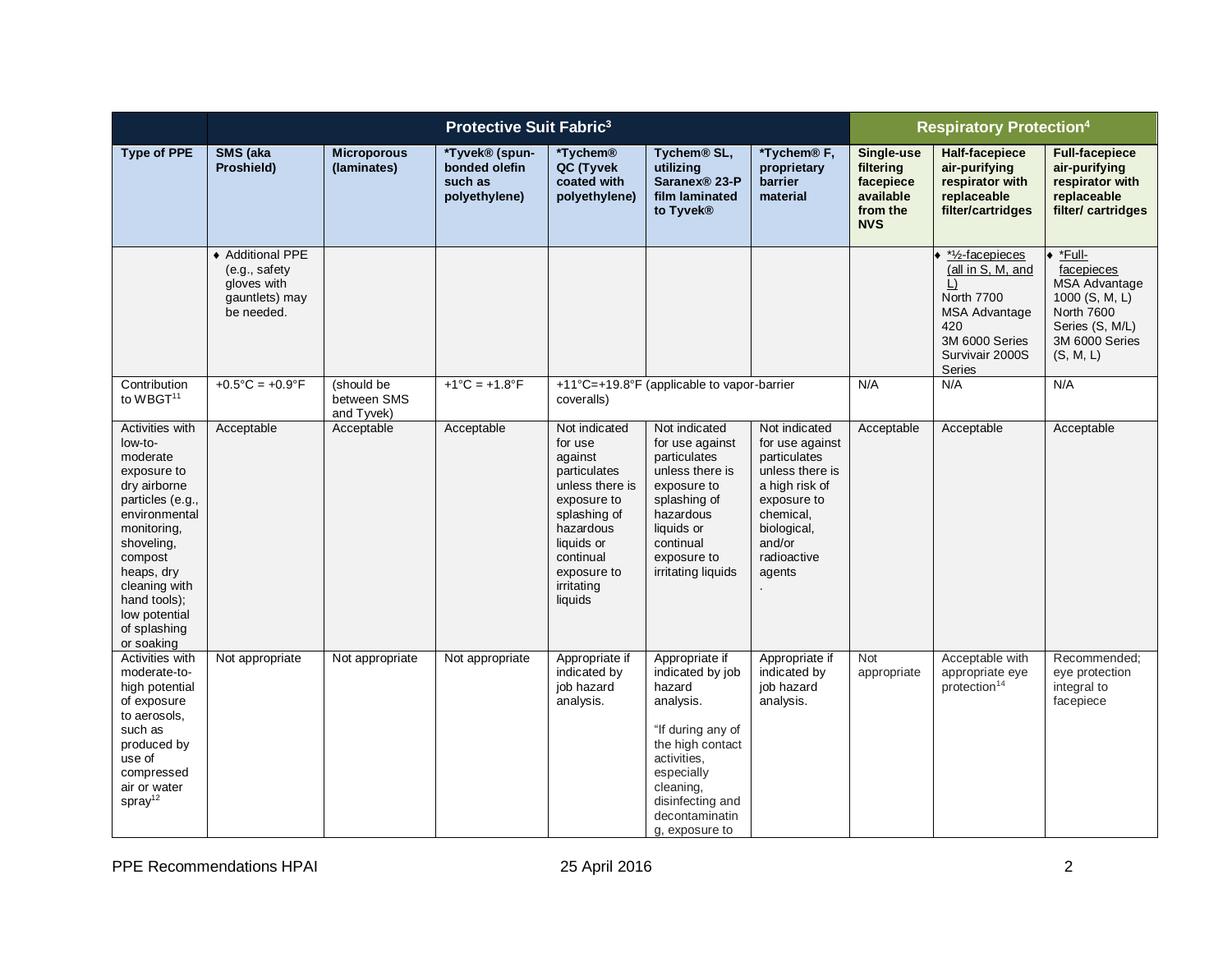|                                                                                                                                            | <b>Protective Suit Fabric<sup>3</sup></b> |                                   |                                                             |                                                                                                                                                                                                                                                                                                                                 |                                                                                                                                                                                          | <b>Respiratory Protection<sup>4</sup></b>                            |                                                                             |                                                                                        |                                                                                                |
|--------------------------------------------------------------------------------------------------------------------------------------------|-------------------------------------------|-----------------------------------|-------------------------------------------------------------|---------------------------------------------------------------------------------------------------------------------------------------------------------------------------------------------------------------------------------------------------------------------------------------------------------------------------------|------------------------------------------------------------------------------------------------------------------------------------------------------------------------------------------|----------------------------------------------------------------------|-----------------------------------------------------------------------------|----------------------------------------------------------------------------------------|------------------------------------------------------------------------------------------------|
| <b>Type of PPE</b>                                                                                                                         | SMS (aka<br>Proshield)                    | <b>Microporous</b><br>(laminates) | *Tyvek® (spun-<br>bonded olefin<br>such as<br>polyethylene) | *Tychem <sup>®</sup><br>QC (Tyvek<br>coated with<br>polyethylene)                                                                                                                                                                                                                                                               | Tychem <sup>®</sup> SL,<br>utilizing<br>Saranex <sup>®</sup> 23-P<br>film laminated<br>to Tyvek®                                                                                         | *Tychem <sup>®</sup> F,<br>proprietary<br><b>barrier</b><br>material | Single-use<br>filtering<br>facepiece<br>available<br>from the<br><b>NVS</b> | Half-facepiece<br>air-purifying<br>respirator with<br>replaceable<br>filter/cartridges | <b>Full-facepiece</b><br>air-purifying<br>respirator with<br>replaceable<br>filter/ cartridges |
|                                                                                                                                            |                                           |                                   |                                                             |                                                                                                                                                                                                                                                                                                                                 | moderate-to-<br>large volumes<br>of liquid is<br>anticipated, a<br>sealed seam<br>Tychem <sup>®</sup><br>garment may<br>be appropriate<br>to reduce the<br>risk of liquid<br>contact."13 |                                                                      |                                                                             |                                                                                        |                                                                                                |
| Activities with<br>high potential<br>of splashing<br>or soaking,<br>especially<br>with irritating<br>or hazardous<br>liquids <sup>15</sup> | Not acceptable                            | Not acceptable                    | Not acceptable                                              | Job hazard analysis should be conducted to<br>determine the best fabric to protect against specific<br>liquid splashes. In general, select the lowest level<br>of fabric which provides sufficient protection to<br>personnel. "Product Line by Hazard" provides<br>recommendations for typical chemical hazards. <sup>16</sup> |                                                                                                                                                                                          | <b>Not</b><br>acceptable                                             | Acceptable with<br>appropriate eye<br>protection                            | Recommended                                                                            |                                                                                                |

\*Available through the National Veterinary Stockpile.

 $\overline{a}$ 

<sup>1</sup> Product Line by Hazard, DuPont, [http://safespec.dupont.com/safespec/media/documents/hazard\\_matrix.pdf](http://safespec.dupont.com/safespec/media/documents/hazard_matrix.pdf)

<sup>&</sup>lt;sup>2</sup> Select foot protection which can be disinfected, and which provides protection from hazards such as objects piercing the sole (e.g., nails), slippery ground and floors, and falling or rolling objects. The best protection will be provided by cleanable, treaded pull-on overboots (e.g., Servus A380 yellow overboots) worn over sturdy work boots or shoes.

Gloves must be selected to protect against the chemicals in use (e.g., pesticides, solvents, etc.). A combination of glove types worn in layers may be needed to protect against biological and chemical hazards, and against rough surfaces or objects such as nails or protruding wires, which may damage the glove. Gauntlet gloves may be helpful for tasks such as reaching into cages. Consult the Safety Data Sheets for each chemical or http://www.cdc.gov/niosh/ncpc/ for further guidance.

<sup>3&</sup>lt;br>Items marked with an asterisk (\*) are currently available through the National Veterinary Stockpile: Tyvek®, Tychem® QC, and Tychem® F, and all indicated respirator models. Other fabric types are presented for comparison, in order of increasing protection. Higher rated fabrics are commercially available if deemed necessary. Gloves must be selected to protect against the chemicals in use (e.g., pesticides, solvents, etc.). A combination of glove types worn in layers may be needed to protect against biological and chemical hazards, and against surfaces or objects which may damage the glove.

<sup>&</sup>lt;sup>4</sup> Please note that individual state requirements may vary (for example, California requirements available at [http://www.dir.ca.gov/Title8/5199-1.html\)](http://www.dir.ca.gov/Title8/5199-1.html).

<sup>5</sup> 3M Protective Apparel Product Guide, 3M, 2012.

<sup>6</sup> 3M Protective Apparel Product Guide, 3M, 2012.

<sup>7</sup> Tyvek® Coveralls, [http://www.dupont.com/products-and-services/personal-protective-equipment/chemical-protective-garments/brands/tyvek-protective-apparel/products/tyvek](http://www.dupont.com/products-and-services/personal-protective-equipment/chemical-protective-garments/brands/tyvek-protective-apparel/products/tyvek-coveralls.html)[coveralls.html](http://www.dupont.com/products-and-services/personal-protective-equipment/chemical-protective-garments/brands/tyvek-protective-apparel/products/tyvek-coveralls.html) , accessed 27 June 2015.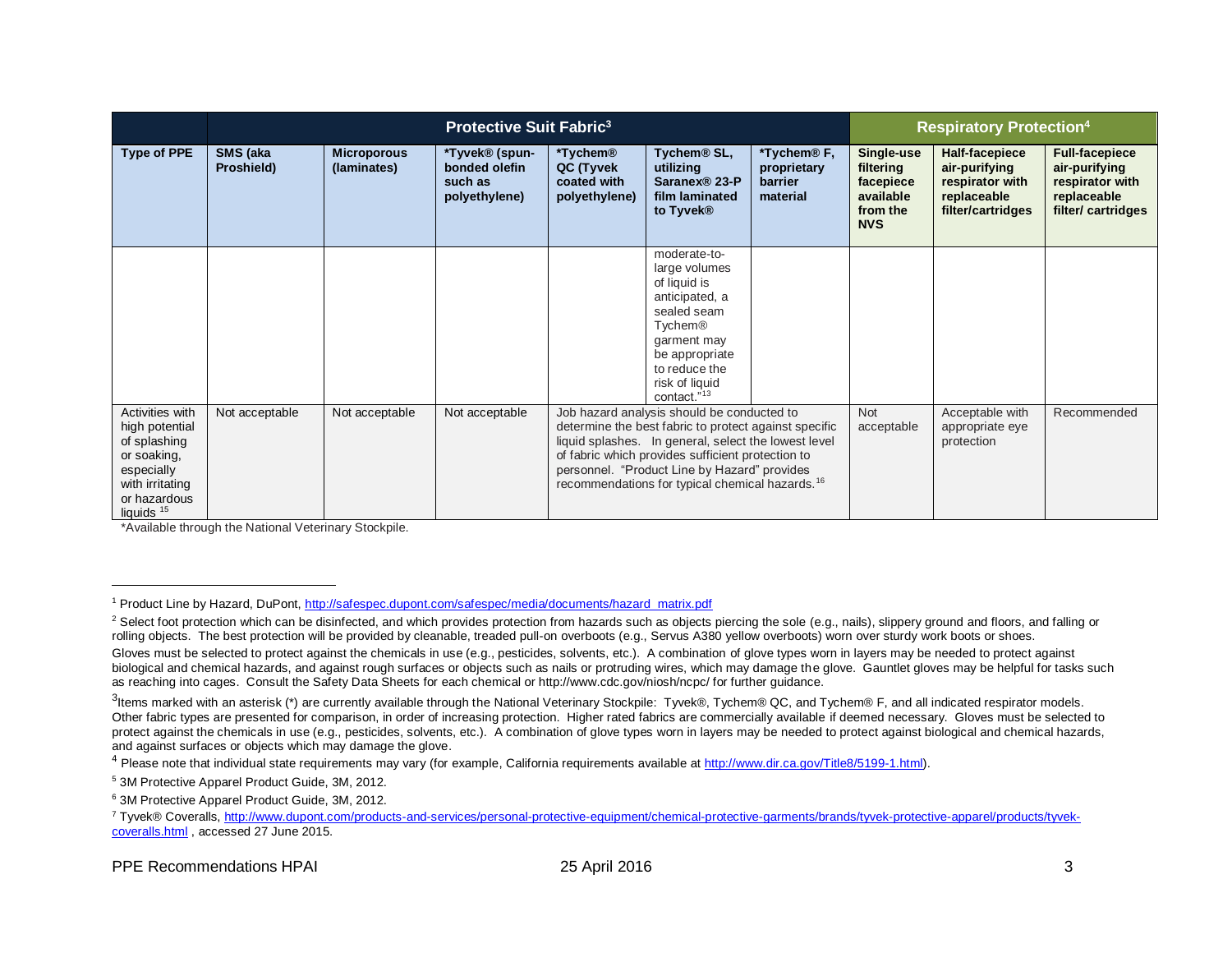8 DuPont Tychem® QC Chemical Protective Clothing, [http://www2.dupont.com/Personal\\_Protection/en\\_US/assets/downloads/tychem/K17394TychemQC.pdf,](http://www2.dupont.com/Personal_Protection/en_US/assets/downloads/tychem/K17394TychemQC.pdf) accessed 20 July 2015. <sup>9</sup> DuPont Technical Data Sheet, DuPont™ Tychem® SL Lightweight Protection of DuPont ® Tyvek® Laminated with a Chemical-Resistant Saranex® Film,

[http://www2.dupont.com/Personal\\_Protection/en\\_US/assets/downloads/tychem/h91469tychemsltechdata.pdf](http://www2.dupont.com/Personal_Protection/en_US/assets/downloads/tychem/h91469tychemsltechdata.pdf) , accessed 27 June 2015.

<sup>10</sup> DuPont Tychem F[, http://www2.dupont.com/Personal\\_Protection/en\\_US/assets/downloads/tychem/h95939tychemftechdata.pdf](http://www2.dupont.com/Personal_Protection/en_US/assets/downloads/tychem/h95939tychemftechdata.pdf) .

<sup>11</sup> Per ACGIH® TLV for Heat Stress and Heat Strain, 2015.

<sup>12</sup> OSHA requires in 1910.242 Hand and portable powered tools and other hand-held equipment, paragraph (b), "Compressed air used for cleaning. Compressed air shall not be used for cleaning purposes except where reduced to less than 30 p.s.i. and then only with effective chip guarding and personal protective equipment."

<sup>13</sup> "Protective Clothing for Avian Flu," DuPont, 2013, accessed 27 June 2015 at [http://safespec.dupont.com/safespec/media/documents/avian\\_flu.pdf](http://safespec.dupont.com/safespec/media/documents/avian_flu.pdf) .

 $14$  OSHA requires in 1910.133 Eye and face protection, paragraph (a)(1): "The employer shall ensure that each affected employee uses appropriate eye or face protection when exposed to eye or face hazards from flying particles, molten metal, liquid chemicals, acids or caustic liquids, chemical gases or vapors, or potentially injurious light radiation." A combination of eye/face protection may be required to protect against impact, dust, and chemicals. Single-use filtering facepieces and half-mask (elastomeric) air-purifying respirators provide no eye protection. Full facepiece elastomeric respirators provide some eye protection for infection control, which "... because of their design incidentally provide highly effective eye protection as well."

OSHA's e-tool on eye protection [\(https://www.osha.gov/SLTC/etools/eyeandface/ppe/selection.html\)](https://www.osha.gov/SLTC/etools/eyeandface/ppe/selection.html) provides the following guidance:

## Impact

 $\overline{\phantom{a}}$ 

While working in a hazardous area where the worker is exposed to flying objects, fragments, and particles, primary protective devices such as safety spectacles with side shields or goggles must be worn. Secondary protective devices such as face shields are required in conjunction with primary protective devices during severe exposure to impact hazards.

Personal protective equipment devices for impact hazards:

- [Safety Spectacles:](https://www.osha.gov/SLTC/etools/eyeandface/ppe/impact.html#spectacles) Primary protectors intended to shield the eyes from a variety of impact hazards.
- [Safety Goggles:](https://www.osha.gov/SLTC/etools/eyeandface/ppe/impact.html#goggles) Primary protectors intended to shield the eyes against flying fragments, objects, large chips, and particles.
- [Face Shields:](https://www.osha.gov/SLTC/etools/eyeandface/ppe/impact.html#faceshields) Secondary protectors intended to protect the entire face against exposure to impact hazards.

## Dust

… Working in a dusty environment can causes eye injuries and presents additional hazards to contact lens wearers.

Either eyecup or cover-type safety goggles should be worn when dust is present. Safety goggles are the only effective type of eye protection from nuisance dust because they create a protective seal around the eyes.

Personal protective equipment devices for dust hazards:

[Safety Goggles:](https://www.osha.gov/SLTC/etools/eyeandface/ppe/dust.html#goggles) Primary protectors intended to protect the eyes against a variety of airborne particles and harmful dust.

## Chemicals

A large percentage of eye injuries are caused by direct contact with chemicals. These injuries often result from an inappropriate choice of personal protective equipment, that allows a chemical substance to enter from around or under protective eye equipment. Serious and irreversible damage can occur when chemical substances contact the eyes in the form of splash, mists, vapors, or fumes. When working with or around chemicals, it is important to know the location of [emergency eyewash stations](https://www.osha.gov/SLTC/etools/eyeandface/employer/requirements.html#Training) and how to access them with restricted vision. When fitted and worn correctly, goggles protect your eyes from hazardous substances. A face shield may be required in areas where workers are exposed to severe chemical hazards.

Personal protective equipment devices for chemical hazards:

- [Safety Goggles:](https://www.osha.gov/SLTC/etools/eyeandface/ppe/chemicals.html#goggles) Primary protectors intended to shield the eyes against liquid or chemical splash, irritating mists, vapors, and fumes.
- [Face Shields:](https://www.osha.gov/SLTC/etools/eyeandface/ppe/chemicals.html#faceshields) Secondary protectors intended to protect the entire face against exposure to chemical hazards.